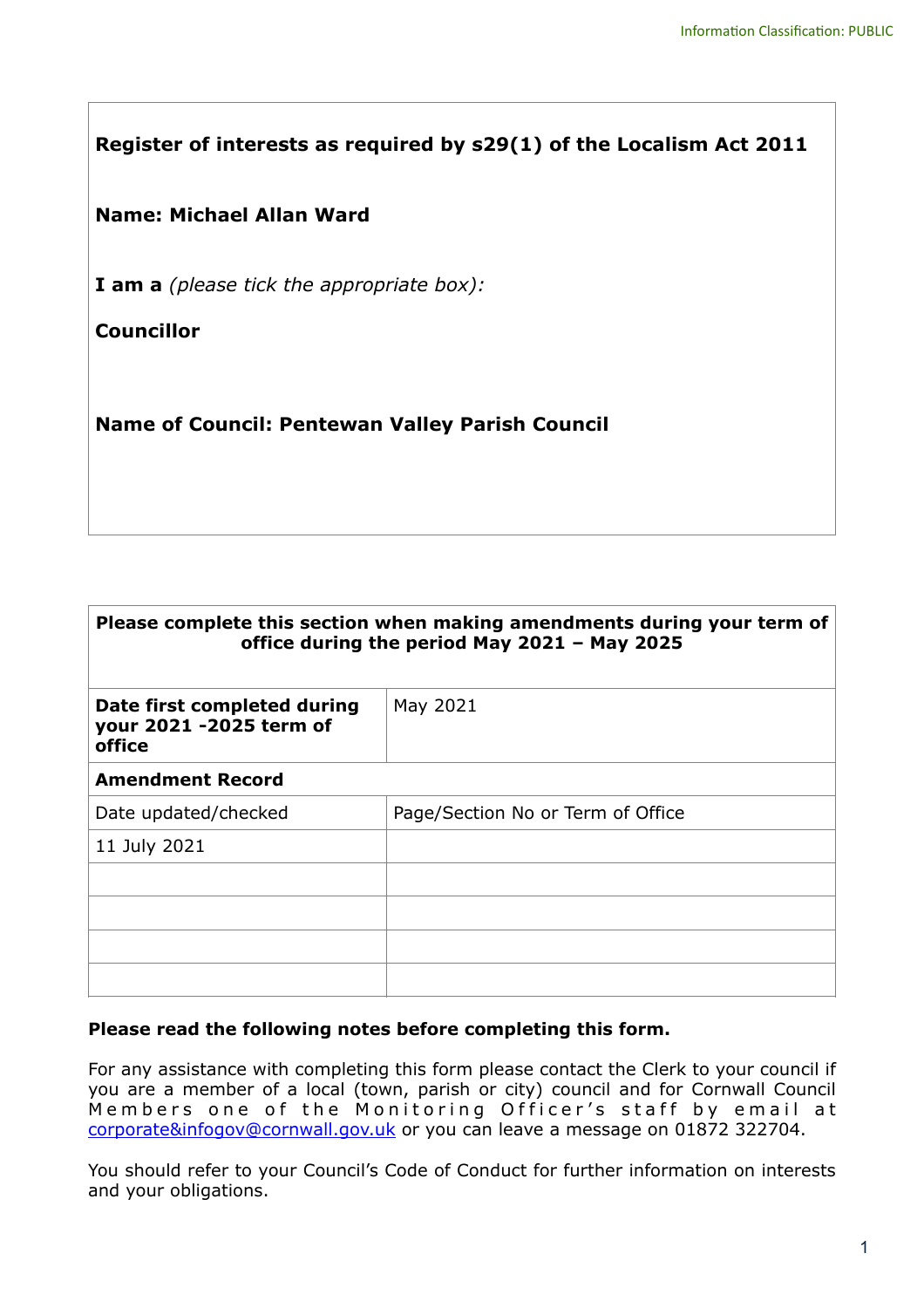All members of principal and local councils have a legal duty under the Localism Act 2011 to register disclosable pecuniary interests in the register maintained by the Monitoring Officer for their area. The types of interests that must be registered are prescribed in regulations. Currently those regulations are The Relevant Authorities (Disclosable Pecuniary Interests) Regulations 2012. The Department for Communities and Local Government (DCLG) has also published guidance on interests – 'Openness and transparency on personal interests – A guide for councillors'. This was updated in September 2013 and now indicates that membership of a trade union is a personal interest which should be registered albeit not as a disclosable pecuniary interest. The quidance is available on the Government's web site - Openness and transparency on [personal interests: guidance for councillors - GOV.UK \(www.gov.uk\).](https://www.gov.uk/government/publications/openness-and-transparency-on-personal-interests-guidance-for-councillors)

This form reflects both the Regulations and the guidance.

Disclosable pecuniary interests and trade union membership must be registered within 28 days of either (i) taking office; or (ii) becoming aware of the interest, which includes where you have at a meeting declared either category of interest and which has not previously been registered.

You must disclose any interests which are within the categories below in relation to:

- you; **and**
- your spouse or civil partner, a person you are living with as your husband or wife, or a person your are living with as if you are civil partners (in relation to these latter interests you must be aware of the interest of the other person for the obligation to register to arise)

but in relation to trade union membership the requirement to disclose only relates to you and not your spouse, civil partner, etc.

*Please note – Cornwall Council has not determined what interests you are required to register. The classes of interest that have to be registered have been determined by the Secretary of State as set out in the Regulations and the guidance referred to above.*

Even if you have a sensitive interest you are still required to disclose it. For the definition of what a sensitive interest is please refer to your council's Code of Conduct. If in doubt, please contact one of the Monitoring Officer's staff for advice or email [corporate&infogov@cornwall.gov.uk](mailto:corporate&infogov@cornwall.gov.uk) or leave a message on 01872 322704.

Space has been provided at the end of the form for you to register any interests that your council's Code of Conduct requires you to register in addition to those prescribed by regulations.

**IMPORTANT** – in relation to **disclosable pecuniary interests only** you will commit a criminal offence if, without reasonable excuse, you (i) fail to provide information that you are required to register; or (ii) provide information that is false or misleading and you know that the information is false or misleading or you are reckless as to whether the information is true and not misleading. If you commit such an offence you can be liable on summary conviction to a fine not exceeding level 5 on the standard scale and be disqualified from holding public office for up to 5 years. *(Section 34 of the Localism Act 2011)*

To help you complete the form we have set out below each of the interests that you are required to register, in the order that they appear in the Regulations referred to above, and for each disclosable pecuniary interest we have used the following format: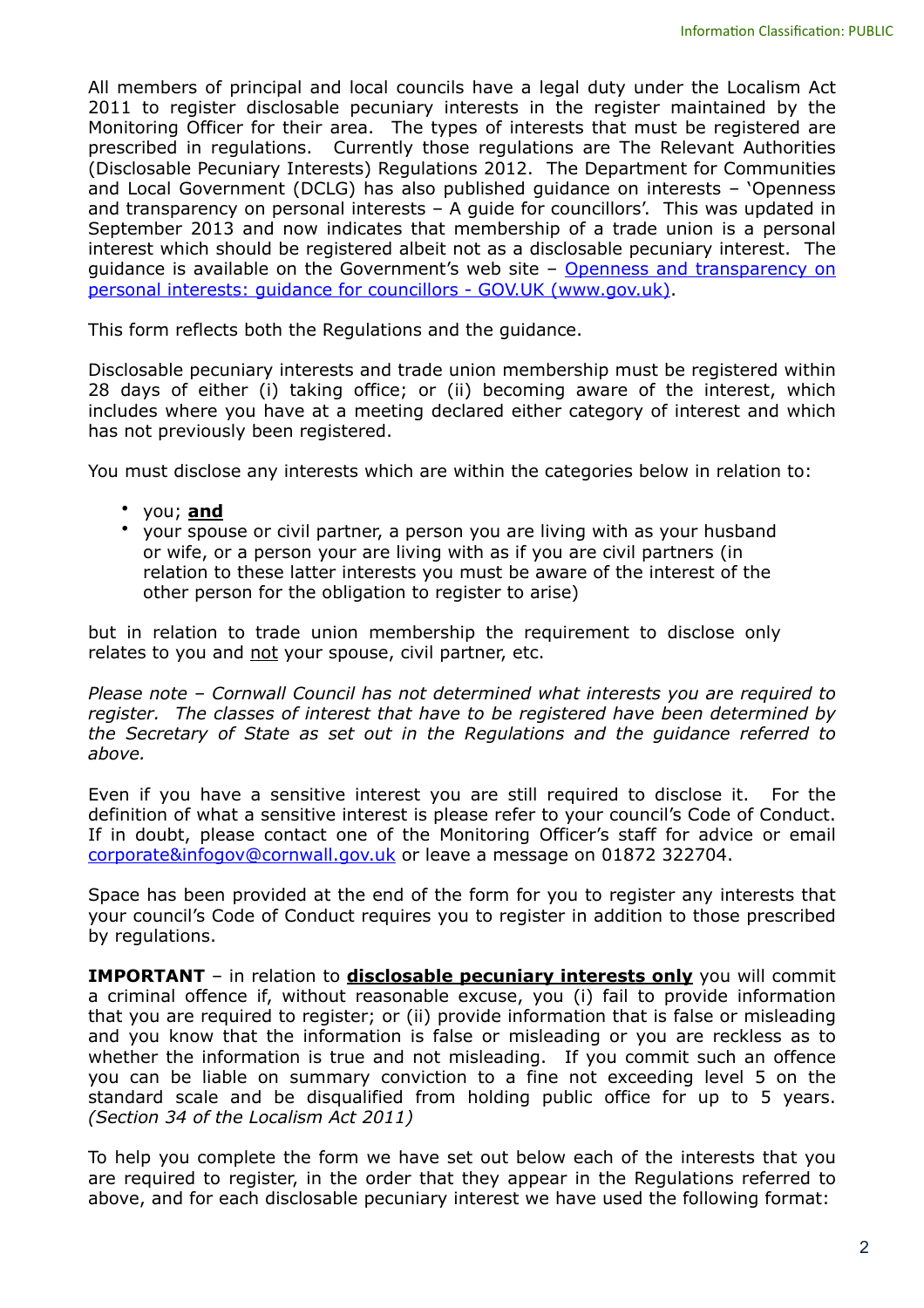- What the interest is, e.g. Employment
- What the Regulations say about this interest
- What this means
- Space for you to register interests, whether they are yours or those of your spouse, civil partner, etc. (as above). You do not have to differentiate but you can if you choose

The format for trade union membership differs because the rules are slightly different and come from the guidance rather than Regulations.

Where there is no interest to register please write 'None' in the appropriate box.

Once you have completed all parts of the form you must date it in the space provided at the end and then send it to the clerk of your parish/town/city council who will then provide a copy to the Council's Monitoring Officer at Cornwall Council, who will arrange for its publication from the Council's website.

The Monitoring Officer for **all** councils in Cornwall is the Monitoring Officer of Cornwall Council.

Notification of interests to the Monitoring Officer can be done via email or writing Members of local councils should notify their Clerk at the same time as notifying the Monitoring Officer.

Once an interest lapses or you otherwise no longer have it, the interest should be removed from your register. You will need to notify the Monitoring Officer and, where appropriate, your Clerk when this happens.

**Public access to the register** – the Monitoring Officer is required to make the register of interests available for inspection at a place in Cornwall at all reasonable hours and to publish it on the Cornwall Council web site. This relates to the register for members of local councils as well as Cornwall Council. Local councils are also required to publish the register of interests for their members on their web site if they have one. Cornwall Council will make the register available at the address below to meet this legal obligation.

Once you have completed this form you need to send it by email to [corporate&infogov@cornwall.gov.uk](mailto:corporate&infogov@cornwall.gov.uk) or by post to:

Monitoring Officer, ℅ Democratic Services, Cornwall Council, County Hall, **TRURO** TR1 3AY

If you are a member or co-opted member of a local council (town, parish or city) you must also provide your Clerk with a copy of your form.

For Cornwall Councillors changes to your interests should also be notified in writing to the Monitoring Officer at the address above or to [ptcchanges@cornwall.gov.uk](mailto:ptcchanges@cornwall.gov.uk) and, for changes to interests for Town and Parish Councillors you should notify your Clerk.

## **Gifts and Hospitality**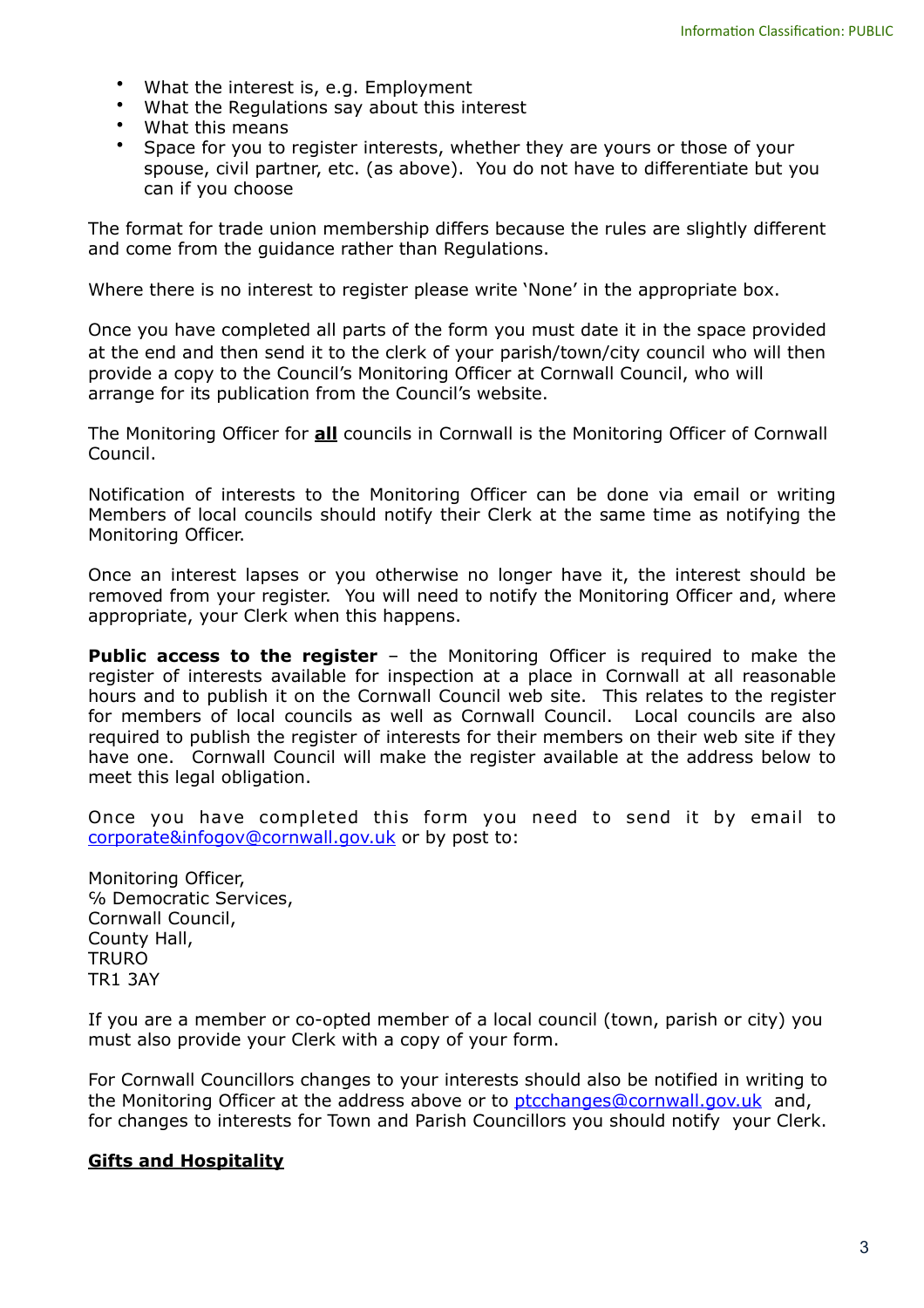The Code of Conduct requires you to declare and gifts or hospitality over the value of £50 or, if multiple small gifts from the same person amount to over £100 in any one 12-month period.

Gifts and hospitality should not be recorded on this form but for Cornwall Councillors should be declared to **[ptcchanges@cornwall.gov.uk](mailto:ptcchanges@cornwall.gov.uk)** and for Town and Parish Councillors these should be reported to the Clerk to the Council.

As with your register of interests form, any gifts and hospitality you declare is publicly accessible information.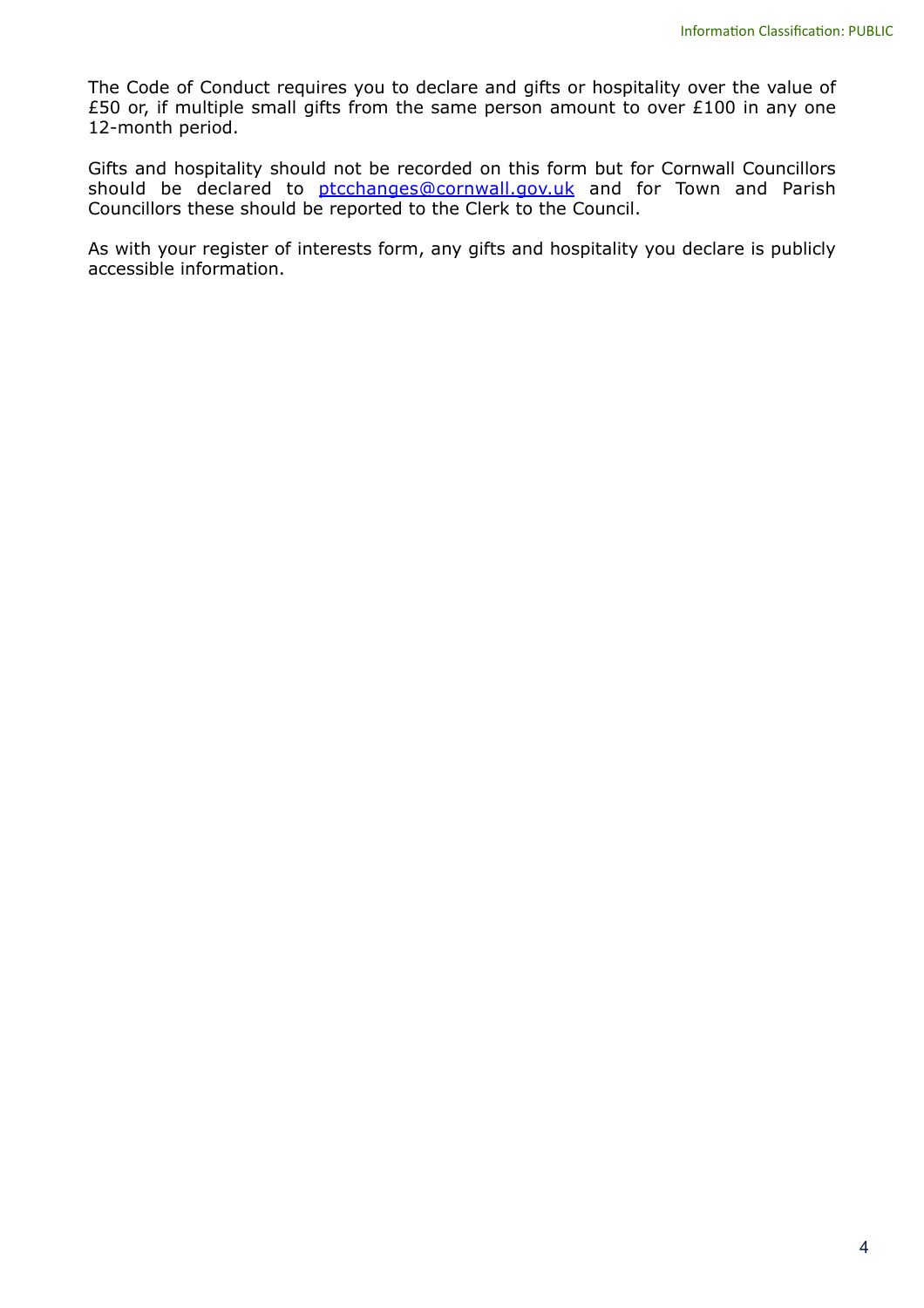| Interest type:               | <b>Employment, etc.</b>                                                                                                                                                                                                                                                                                                                                                                                                                                                                                                                                          |
|------------------------------|------------------------------------------------------------------------------------------------------------------------------------------------------------------------------------------------------------------------------------------------------------------------------------------------------------------------------------------------------------------------------------------------------------------------------------------------------------------------------------------------------------------------------------------------------------------|
| What the<br>regulations say: | Any employment, office, trade, profession or vocation carried<br>on for profit or gain.                                                                                                                                                                                                                                                                                                                                                                                                                                                                          |
| What this means:             | The job or other means by which you, your spouse, civil<br>partner, etc. make your living, whether employed or self-<br>employed. You need to mention all jobs, businesses, offices,<br>trades or professions for which payment is or should be made.<br>It does not include any voluntary work for which you are not<br>paid or reimbursed, whether for your time or otherwise. For<br>instance, you might enter "Teacher at Bash Street School" or<br>"Manager of ACME Tools Limited" with the address of the place<br>at which you work, run a business, etc. |
| Interests:                   | Partner - Perfect Events Group LLP 1 Florence Terrace, Falmouth<br><b>TR113RR</b>                                                                                                                                                                                                                                                                                                                                                                                                                                                                                |
|                              | Registered Sole Trader under my own name supplying event<br>management services and consultation.                                                                                                                                                                                                                                                                                                                                                                                                                                                                |
|                              | Employed by Cornwall Development Company Bickford House,<br>South Wheal Crofty, Station Road, Pool, Redruth TR15 3QG as<br>Start Manager for Tour of Britain 2021                                                                                                                                                                                                                                                                                                                                                                                                |
|                              |                                                                                                                                                                                                                                                                                                                                                                                                                                                                                                                                                                  |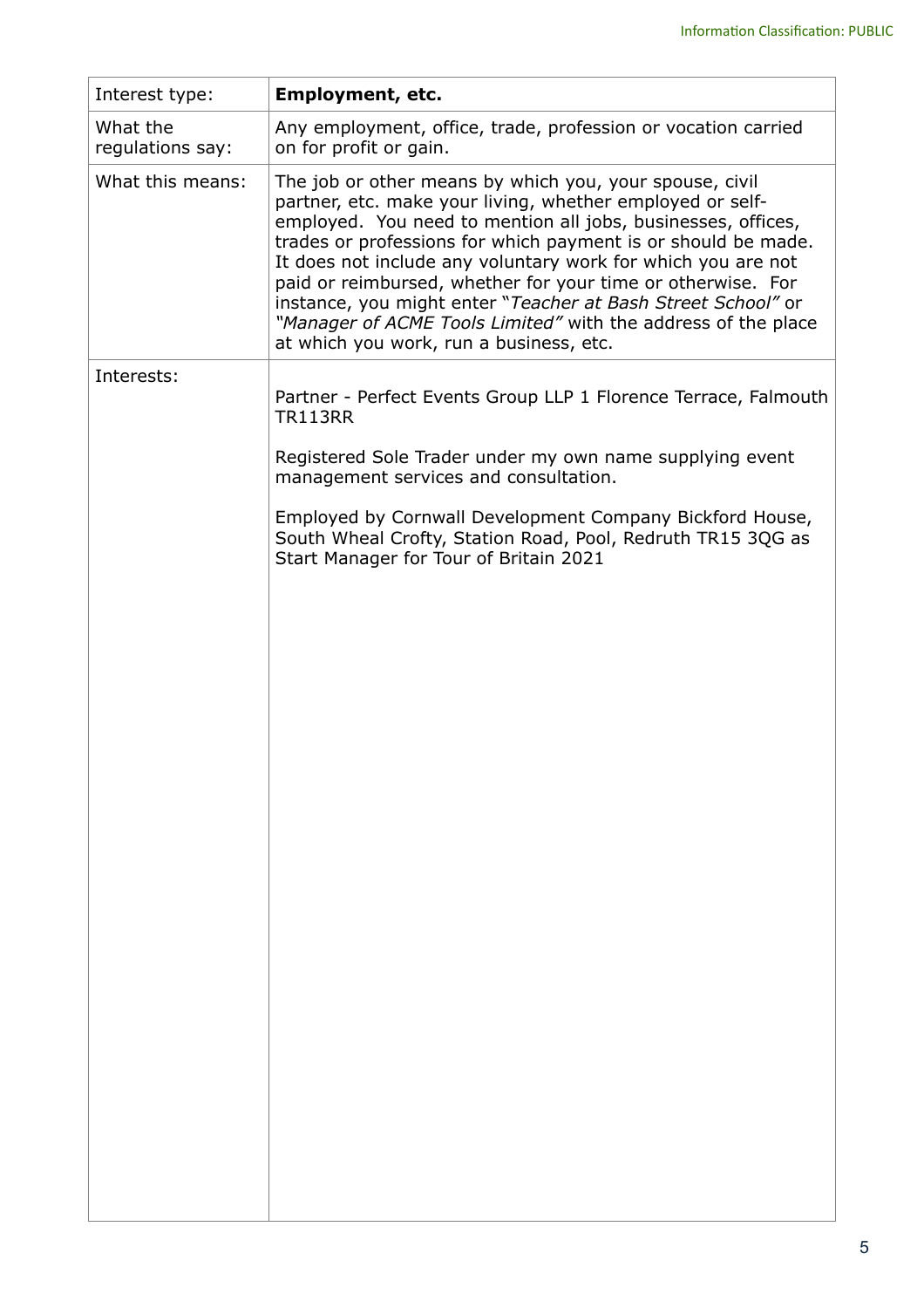| Interest type:               | Sponsorship                                                                                                                                                                                                                                                                                                                                                                                                                                                                                                                                                                                                                                                                                                                                                                                                                                                                                                                                                                                                                                  |
|------------------------------|----------------------------------------------------------------------------------------------------------------------------------------------------------------------------------------------------------------------------------------------------------------------------------------------------------------------------------------------------------------------------------------------------------------------------------------------------------------------------------------------------------------------------------------------------------------------------------------------------------------------------------------------------------------------------------------------------------------------------------------------------------------------------------------------------------------------------------------------------------------------------------------------------------------------------------------------------------------------------------------------------------------------------------------------|
| What the<br>regulations say: | Any payment or provision of any other financial benefit (other<br>than from the relevant authority) made or provided within the<br>relevant period in respect of any expenses incurred by the<br>member in carrying out duties as a member, or towards the<br>election expenses of the member. This includes any payment<br>or financial benefit from a trade union within the meaning of<br>the Trade Union and Labour Relations (Consolidation) Act 1992.                                                                                                                                                                                                                                                                                                                                                                                                                                                                                                                                                                                  |
| What this means:             | Any money, whether in cash or otherwise, or any financial<br>benefit, such as the remission of monies you would otherwise<br>have been required to pay or something else representing a<br>financial benefit if any of these relate to your election expenses<br>or your expenses in carrying out your duties as a member, so<br>far as received in the 12 months ending with the day on which<br>you register the payment or benefit. You will need to state<br>what the payment or benefit was, from whom it was received<br>(including any trade union) and what it related to. It does not<br>include such of the above as have been received from the<br>council you are a member of so, for example, you will not need<br>to register expenses and allowances received from your council<br>in your capacity as a member.<br>This part of the form does not apply to your spouse, civil partner etc.<br>If they are a member or co-opted member of a council they will have<br>to disclose the information on their own register form. |
| Interests:                   |                                                                                                                                                                                                                                                                                                                                                                                                                                                                                                                                                                                                                                                                                                                                                                                                                                                                                                                                                                                                                                              |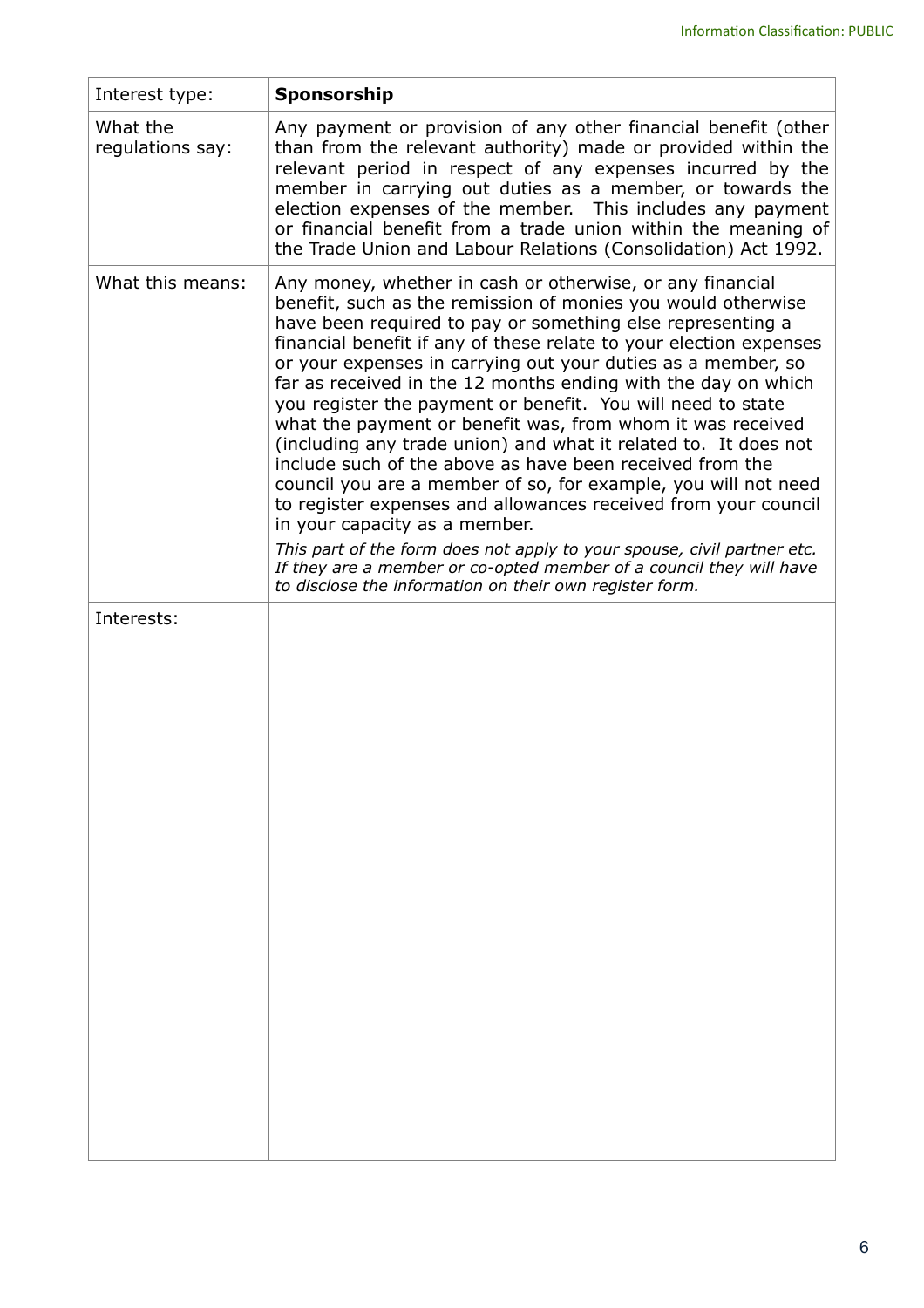| Interest type:               | <b>Contracts</b>                                                                                                                                                                                                                                                                                                                                                                                                                                                                                                                                                                                                                                                                                                                                                                                                                                                                                                                                                                                                                                                        |
|------------------------------|-------------------------------------------------------------------------------------------------------------------------------------------------------------------------------------------------------------------------------------------------------------------------------------------------------------------------------------------------------------------------------------------------------------------------------------------------------------------------------------------------------------------------------------------------------------------------------------------------------------------------------------------------------------------------------------------------------------------------------------------------------------------------------------------------------------------------------------------------------------------------------------------------------------------------------------------------------------------------------------------------------------------------------------------------------------------------|
| What the<br>regulations say: | Any contract which is made between the relevant person (or a<br>body in which the relevant person has a beneficial interest) and<br>the relevant authority:<br>(a) under which goods or services are to be provided or works<br>are to be executed; and<br>(b) which has not been fully discharged.                                                                                                                                                                                                                                                                                                                                                                                                                                                                                                                                                                                                                                                                                                                                                                     |
| What this means:             | 'Contract' has the usual meeting and it includes any contract<br>between $(1)$ the council of which you are a member and $(2)$<br>you, your spouse, civil partner etc., a firm in which you, your<br>spouse, civil partner etc. are a partner or an incorporated entity<br>(e.g. a company) of which you, your spouse, civil partner etc.<br>are a director or in the securities* of which you, your spouse or<br>civil partner etc. have a beneficial interest. The contract will<br>relate to the provision of goods and services and there will still<br>be obligations to be performed by one or more of the parties to<br>the contract. Such contracts might relate to, e.g. carrying out<br>works to your council's premises, providing your council with<br>stationery or computers or receiving goods or services from<br>your council.<br>* 'securities' means shares, debentures, debenture stock, loan stock,<br>bonds, units of a collective investment scheme within the meaning of<br>the Financial Services and Markets Act 2000 and other securities of |
|                              | any description, other than money deposited with a building society.                                                                                                                                                                                                                                                                                                                                                                                                                                                                                                                                                                                                                                                                                                                                                                                                                                                                                                                                                                                                    |
| Interests:                   |                                                                                                                                                                                                                                                                                                                                                                                                                                                                                                                                                                                                                                                                                                                                                                                                                                                                                                                                                                                                                                                                         |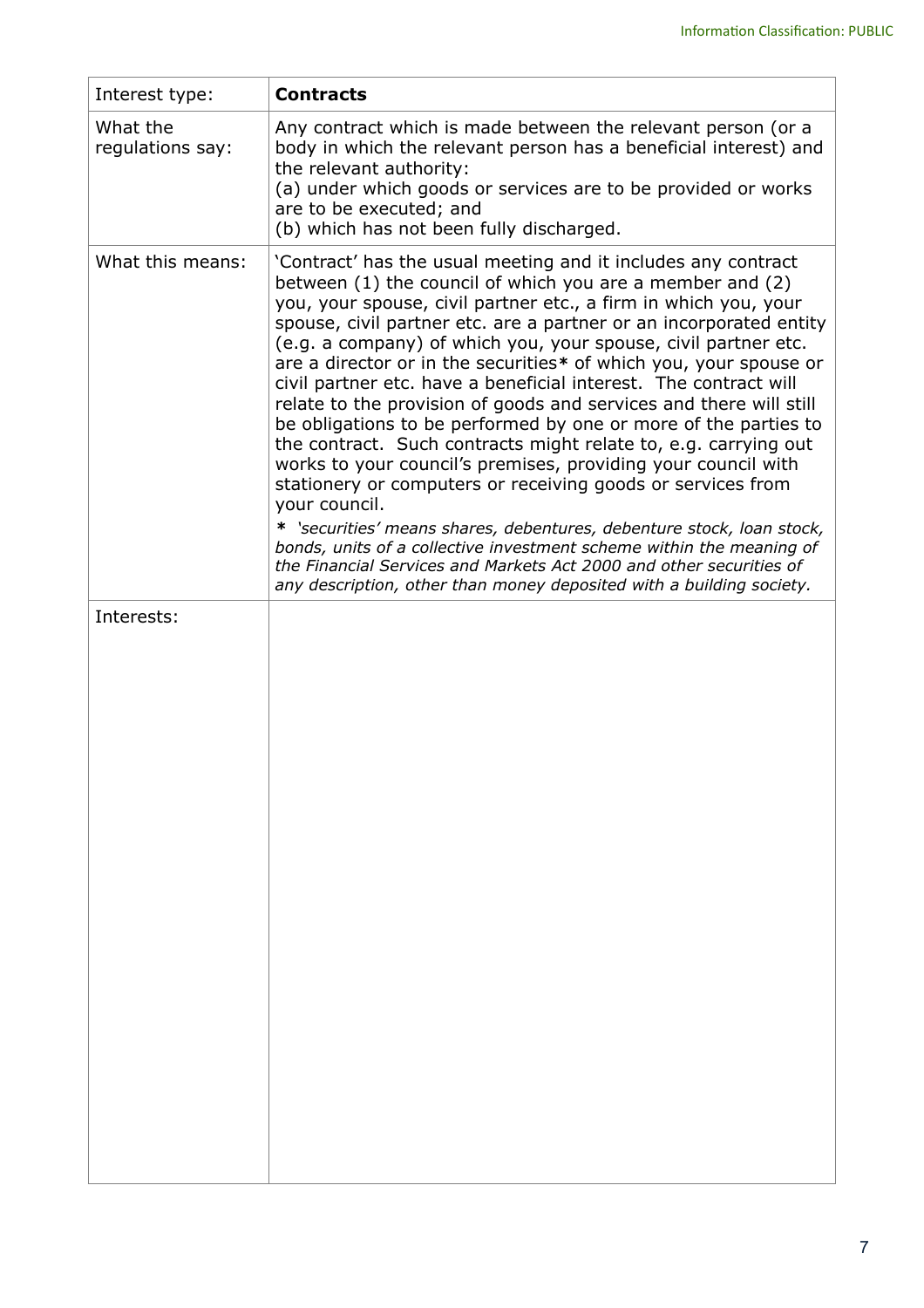| Interest type:               | Land                                                                                                                                                                                                                                                                                                                                                                                                                                                                                                                                                                                                                                                                                                                                                                                                                                                                                                                                                           |
|------------------------------|----------------------------------------------------------------------------------------------------------------------------------------------------------------------------------------------------------------------------------------------------------------------------------------------------------------------------------------------------------------------------------------------------------------------------------------------------------------------------------------------------------------------------------------------------------------------------------------------------------------------------------------------------------------------------------------------------------------------------------------------------------------------------------------------------------------------------------------------------------------------------------------------------------------------------------------------------------------|
| What the<br>regulations say: | Any beneficial interest in land which is within the area of the<br>relevant authority.                                                                                                                                                                                                                                                                                                                                                                                                                                                                                                                                                                                                                                                                                                                                                                                                                                                                         |
| What this means:             | Any land or property in the area of the council of which you are<br>a member in relation to which you, your spouse, civil partner<br>etc. (i) are the owner(s), lessee(s) or lessor(s); (ii) are<br>otherwise legally entitled to occupy; (iii) are entitled to receive<br>the rents or profits; (iv) are a lender with security over the land<br>or property; or (v) otherwise have the right to claim a share or<br>all of such land or property, the proceeds of sale of or the<br>income from it. This will include home addresses as well as<br>business addresses where the business is yours or you have a<br>share in such land and property as a result of your interest in<br>the business.<br>You need to give enough detail for the land or property to be<br>capable of identification, e.g. 33 Acacia Avenue, Acaciaville,<br>AC1 1AC or field adjacent to the A30 at Acacia Springs<br>comprising 4.4 acres and accessed from the gate onto the |
|                              | A3456.<br>Do not include here those matters that are within 'Licences' or<br>'Corporate Tenancies' below.                                                                                                                                                                                                                                                                                                                                                                                                                                                                                                                                                                                                                                                                                                                                                                                                                                                      |
| Interests:                   | Owner of High Meadow, Pentewan Hill, Pentewan, Cornwall<br>PL26 6DD and associated land being my residence.                                                                                                                                                                                                                                                                                                                                                                                                                                                                                                                                                                                                                                                                                                                                                                                                                                                    |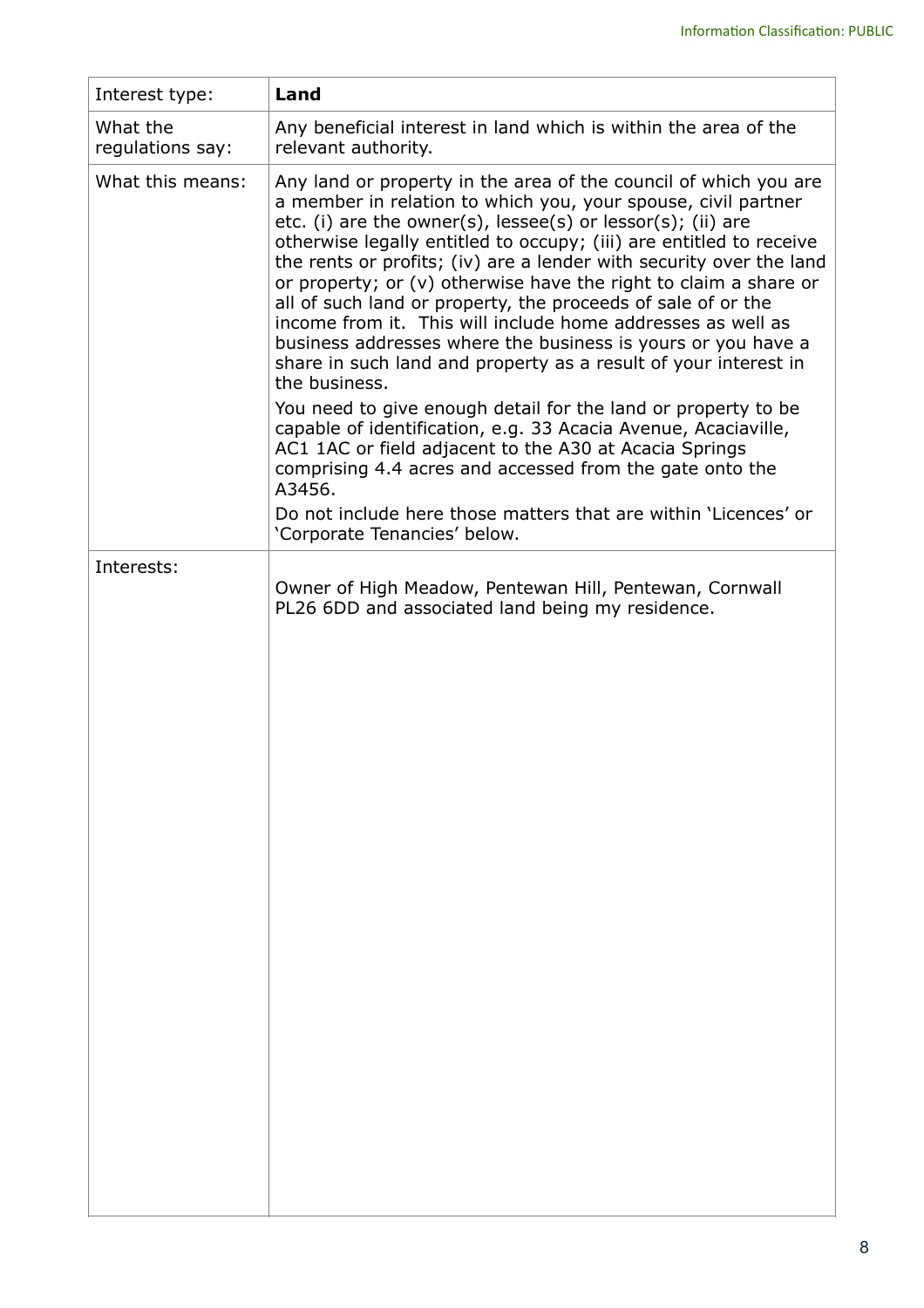| Interest type:               | <b>Licences</b>                                                                                                                                                                                                                                                                                                                                                                     |
|------------------------------|-------------------------------------------------------------------------------------------------------------------------------------------------------------------------------------------------------------------------------------------------------------------------------------------------------------------------------------------------------------------------------------|
| What the<br>regulations say: | Any licence (alone or jointly with others) to occupy land in the<br>area of the relevant authority for a month or longer.                                                                                                                                                                                                                                                           |
| What this means:             | Written or verbal licence (permission) to occupy land in the<br>area of the council of which you are a member such as in<br>relation to an allotment, grazing horses, access to land for<br>fishing purposes or the use of a garage. The licence needs to<br>be registered whether you, your spouse, civil partner etc. hold<br>it or benefit from it alone or jointly with others. |
| Interests:                   | Trustee of Pentewan Sands Sailing Club who have a licence to<br>occupy land on the Headland adjacent to Pentewan Harbour.                                                                                                                                                                                                                                                           |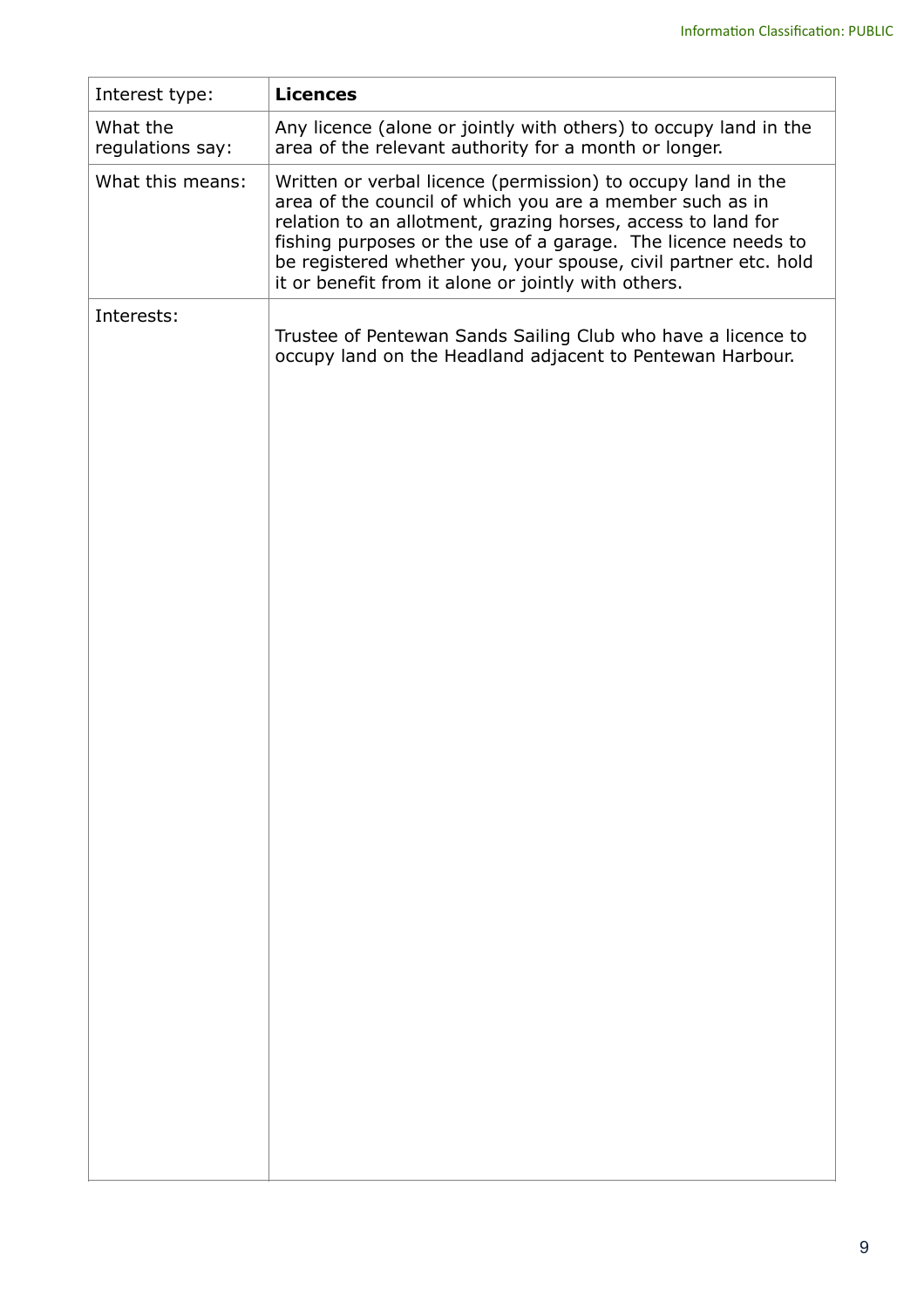| Interest type:               | <b>Corporate tenancies</b>                                                                                                                                                                                                                                                                                                                                                                                                                                                                                                                                                                                                                                                     |
|------------------------------|--------------------------------------------------------------------------------------------------------------------------------------------------------------------------------------------------------------------------------------------------------------------------------------------------------------------------------------------------------------------------------------------------------------------------------------------------------------------------------------------------------------------------------------------------------------------------------------------------------------------------------------------------------------------------------|
| What the<br>regulations say: | Any tenancy where (to the member's knowledge)-<br>(a) the landlord is the relevant authority; and<br>(b) the tenant is a body in which the relevant person has a<br>beneficial interest.                                                                                                                                                                                                                                                                                                                                                                                                                                                                                       |
| What this means:             | This relates to any tenancy between (1) the council of which<br>you are a member and (2) a firm in which you, your spouse,<br>civil partner etc. are a partner or an incorporated entity (e.g. a<br>company) of which you, your spouse, civil partner etc are a<br>director or in the securities* of which you, your spouse, civil<br>partner etc. have a beneficial interest.<br>* 'securities' means shares, debentures, debenture stock, loan stock,<br>bonds, units of a collective investment scheme within the meaning of<br>the Financial Services and Markets Act 2000 and other securities of<br>any description, other than money deposited with a building society. |
| Interests:                   |                                                                                                                                                                                                                                                                                                                                                                                                                                                                                                                                                                                                                                                                                |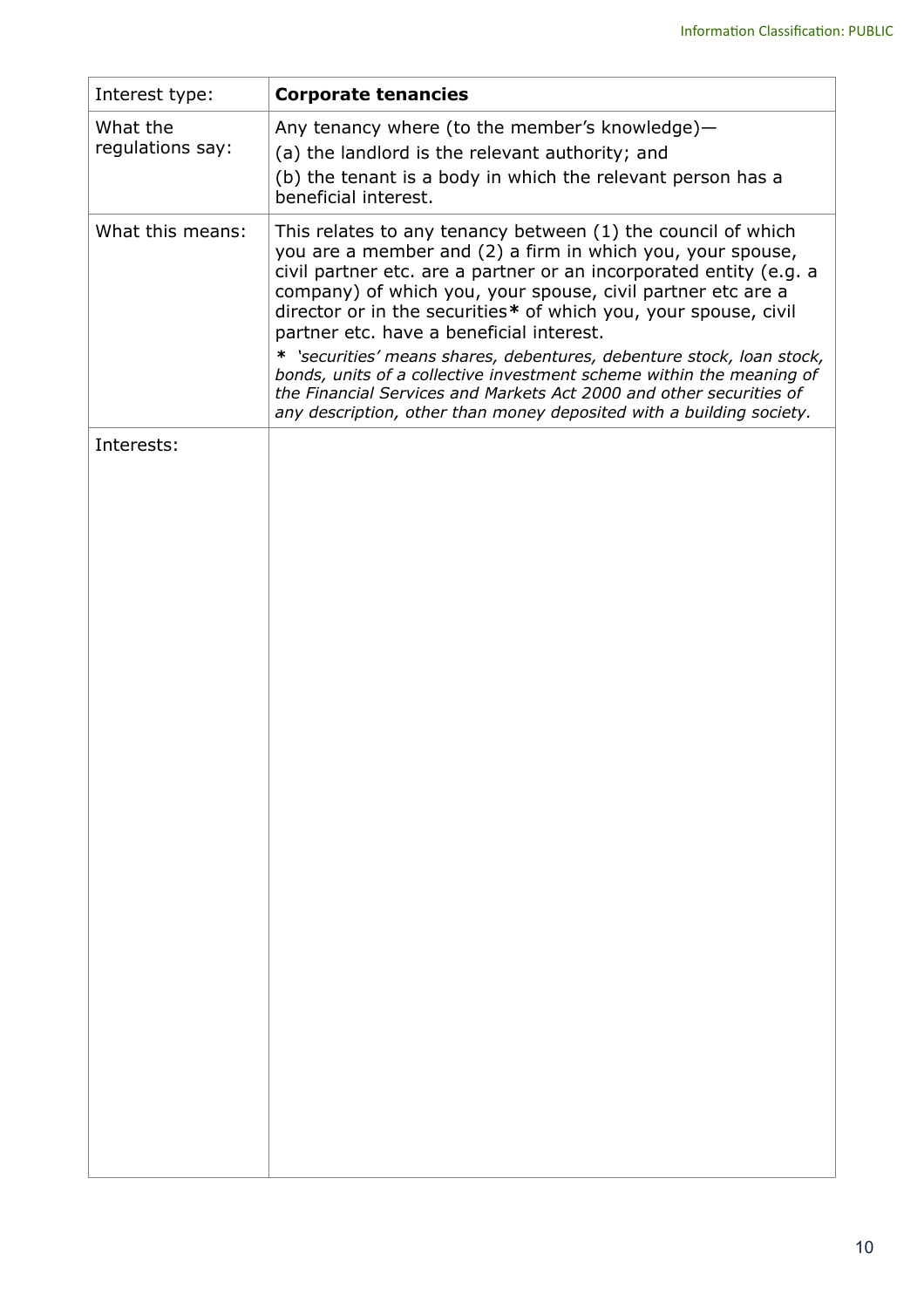| Interest type:               | <b>Securities</b>                                                                                                                                                                                                                                                                                                                                                                                                                                                                                                                                                                                                                                                                                                                                                         |
|------------------------------|---------------------------------------------------------------------------------------------------------------------------------------------------------------------------------------------------------------------------------------------------------------------------------------------------------------------------------------------------------------------------------------------------------------------------------------------------------------------------------------------------------------------------------------------------------------------------------------------------------------------------------------------------------------------------------------------------------------------------------------------------------------------------|
| What the<br>regulations say: | Any beneficial interest in securities of a body where-<br>(a) that body (to the member's knowledge) has a place of<br>business or land in the area of the relevant authority; and<br>(b) either-<br>(i) the total nominal value of the securities exceeds £25,000 or<br>one hundredth of the total issued share capital of that body; or<br>(ii) if the share capital of that body is of more than one class,<br>the total nominal value of the shares of any one class in which<br>the relevant person has a beneficial interest exceeds one<br>hundredth of the total issued share capital of that class.                                                                                                                                                               |
| What this means:             | Essentially securities that you, your spouse, civil partner, etc.<br>own, with or without others, which are shares, debentures,<br>debenture stock, loan stock, bonds, units of a collective<br>investment scheme within the meaning of the Financial Services<br>and Markets Act 2000 and other securities of any description,<br>other than money deposited with a building society. The body<br>to which the securities relate needs to have a place of business<br>or land in the area of the council of which you are a member<br>and one of the conditions in $(b)(i)$ or (ii) above has to be met.<br>Even if the body is dormant the securities must be registered.<br>We have interpreted 'place of business' as including the<br>registered office of the body. |
| Interests:                   |                                                                                                                                                                                                                                                                                                                                                                                                                                                                                                                                                                                                                                                                                                                                                                           |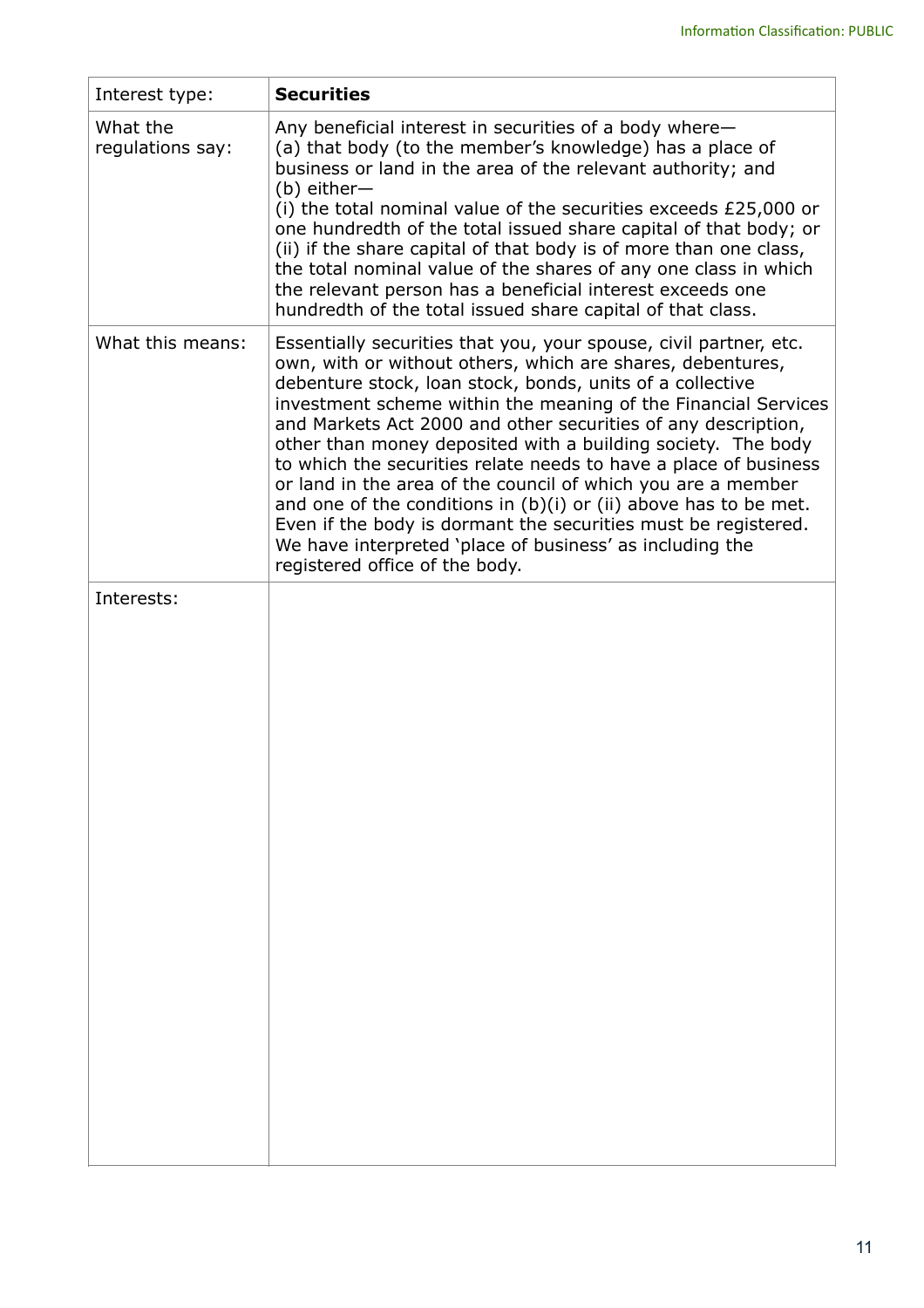| Interest type:             | <b>Trade Union Membership</b>                                                                                                                                                                                                                                                                                                                                                                                                                                                 |
|----------------------------|-------------------------------------------------------------------------------------------------------------------------------------------------------------------------------------------------------------------------------------------------------------------------------------------------------------------------------------------------------------------------------------------------------------------------------------------------------------------------------|
| What the guidance<br>says: | The guidance indicates that your duty to act in conformity with<br>the Seven Principles of Public Life requires you to register<br>interests such as your membership of any trade union. The<br>prescribed disclosable pecuniary interest relating to sponsorship<br>refers to such membership as being within the meaning of the<br>Trade Union and Labour Relations (Consolidation) Act 1992 and<br>that is how the requirement under the guidance has been<br>interpreted. |
| What this means:           | You are required to register any membership of a trade union<br>which is a body which falls within the meaning of the Trade<br>Union and Labour Relations (Consolidation) Act 1992. This<br>requirement relates only to you and not to your spouse, civil<br>partner, etc.                                                                                                                                                                                                    |
| Interests:                 |                                                                                                                                                                                                                                                                                                                                                                                                                                                                               |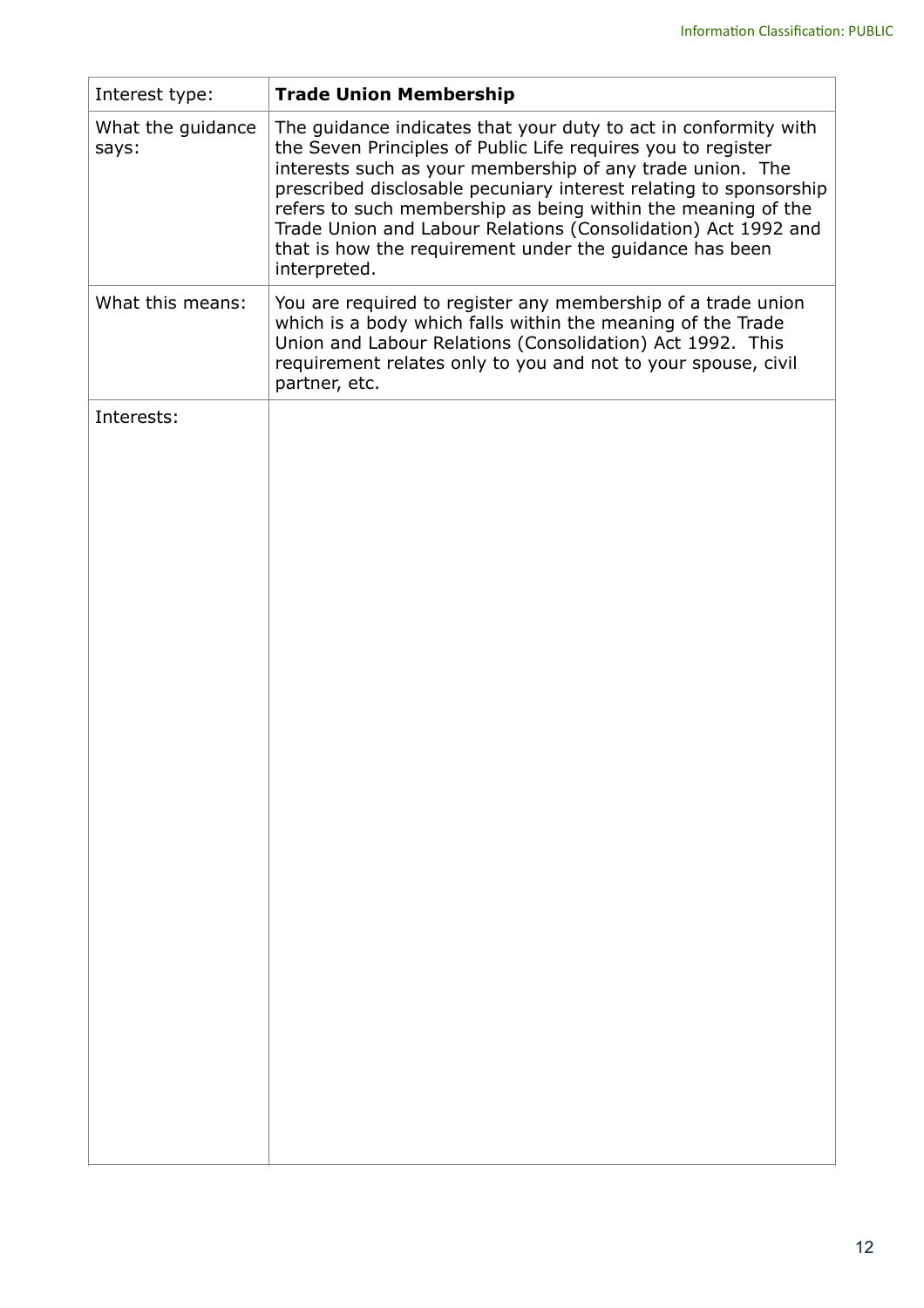| Interest type:                                                                                                                             | Interests that your council's code of conduct requires<br>you to register in addition to those prescribed by<br>regulations or guidance issued by the Secretary of State |  |
|--------------------------------------------------------------------------------------------------------------------------------------------|--------------------------------------------------------------------------------------------------------------------------------------------------------------------------|--|
| Please seek advice from your Clerk if required and please make sure that you clearly<br>state what the interest is and what it relates to. |                                                                                                                                                                          |  |
| Interests:                                                                                                                                 |                                                                                                                                                                          |  |
|                                                                                                                                            |                                                                                                                                                                          |  |
|                                                                                                                                            |                                                                                                                                                                          |  |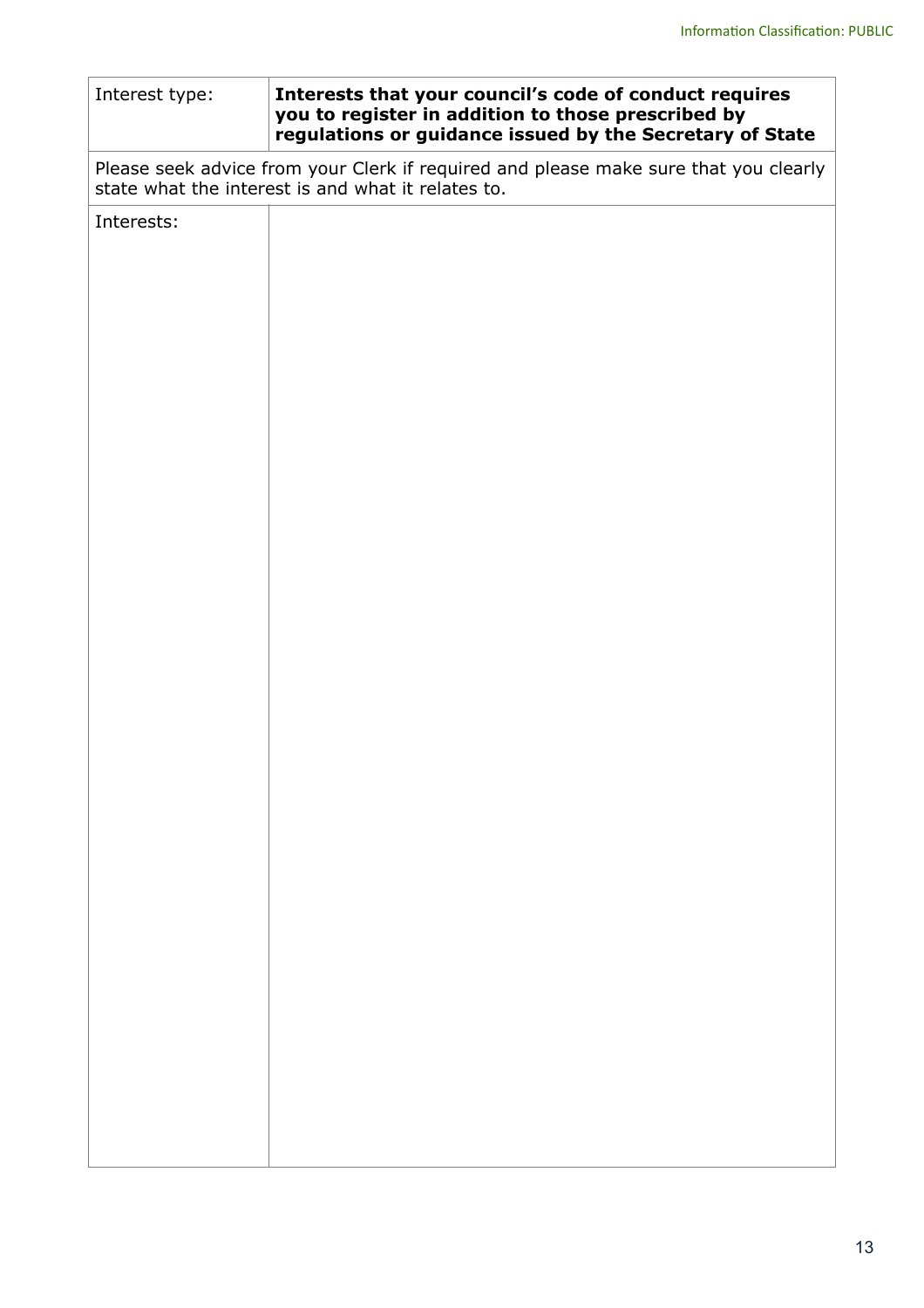Information Classification: PUBLIC